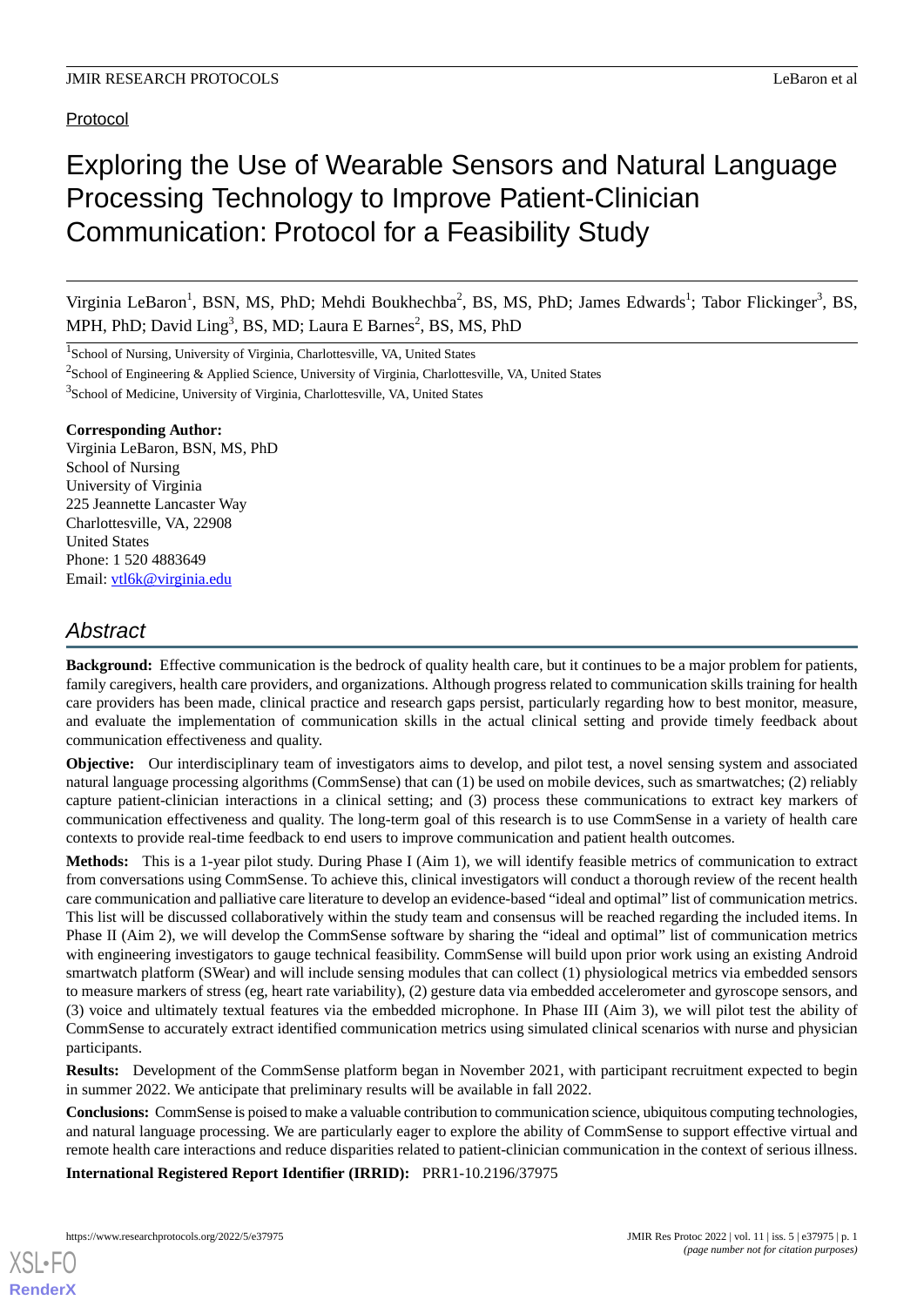#### **KEYWORDS**

communication; technology; ubiquitous computing, natural language processing; cancer; palliative care

#### *Introduction*

#### **Background**

Effective communication is the bedrock of quality health care, but it continues to be a major problem for patients, family caregivers, health care providers, and organizations [[1](#page-5-0)[-4](#page-5-1)].The ramifications of poor health care communication are profound and can include medical errors [[5](#page-5-2)], suboptimal symptom management [[6-](#page-6-0)[9\]](#page-6-1), decreased quality of life for patients and caregivers [[10\]](#page-6-2), health care provider distress and burnout [[11](#page-6-3)[,12](#page-6-4)], and inappropriate health care service usage [[2\]](#page-5-3). Effective communication is especially critical in the context of oncology and palliative care, when patients and their families are coping with the stressors of advanced illness and difficult symptoms, such as pain that affects up to 60%-90% of people with cancer [\[13](#page-6-5)[-15](#page-6-6)]. Even more problematic is the reality that poor communication related to symptom management contributes to disturbing and unethical health disparities. For example, research has shown that patients from underrepresented racial and ethnic groups are significantly more likely to suffer with undertreated pain [[16\]](#page-6-7), die in the intensive care unit when it is not their preference [\[17](#page-6-8),[18](#page-6-9)], and generally experience poorer communication about their health care issues and needs [[17](#page-6-8)[,19](#page-6-10)-[22\]](#page-6-11).

Although progress related to communication skills training for health care providers has been made, clinical practice and research gaps persist, including the following: (1) whether the effects are sustained over time [[23\]](#page-6-12), (2) which communication training programs are most likely to improve patient care outcomes [\[23](#page-6-12)], and (3) the lack of a scalable way to monitor, measure, and evaluate the implementation of communication skills in a natural clinical setting and provide real-time feedback about communication effectiveness [[2,](#page-5-3)[24](#page-6-13)[-27](#page-6-14)]. Leaders in the field, including the Strategic Plan from the National Cancer Institute [\[28](#page-6-15)], suggest that to advance the science of communication, we must find ways for continuous, scalable, and clinically meaningful measurement methods [\[25](#page-6-16)[-27](#page-6-14),[29,](#page-7-0)[30\]](#page-7-1). Our protocol helps fill this gap by offering a technology that leverages ubiquitous sensing methods, combined with linguistic and paralinguistic feature engineering methods, to create a novel, scalable, and longitudinal framework to measure the impact of communication in the actual clinical setting tied to a relevant patient outcome such as cancer pain.

Computational methods for processing natural (ie, human) language provide novel opportunities to improve outcomes within health care, including patient-clinician communication. For example, advancements in natural language processing (NLP) technology now make granular analysis of written text and human speech more feasible, allowing us to better parse and understand the dynamics of complex interpersonal interactions [[31-](#page-7-2)[34\]](#page-7-3). This work builds upon prior research regarding NLP analysis of palliative care documentation [[31,](#page-7-2)[32](#page-7-4)[,35](#page-7-5),[36](#page-7-6)] and evaluation of structured communication skills

[[37](#page-7-7)[,38](#page-7-8)], and extends prior work using existing and foundational techniques in NLP and machine learning [\[39](#page-7-9)] to implement CommSense. Successful achievement of the aims will establish proof of concept that CommSense can identify relevant verbal (and limited nonverbal) communication signals during patient-clinician interactions, extract relevant metrics of communication performance, and ultimately (long term) provide timely and personalized user feedback to track and evaluate communication performance.

In summary, this proposed research is timely, relevant, and addresses an urgent problem in health care, namely how to assess and measure patient-clinician communication. Improving communication related to cancer pain management can have profound positive implications, such as decreasing patient and family caregiver suffering [\[40](#page-7-10)-[46\]](#page-7-11), reducing health disparities related to pain management and cancer care [[16,](#page-6-7)[19](#page-6-10),[47-](#page-7-12)[51\]](#page-7-13), improving health care provider job satisfaction [[10](#page-6-2)[,52](#page-8-0)], and mitigating trips to the hospital or emergency department due to uncontrolled pain [\[53](#page-8-1)-[56\]](#page-8-2). It is important to emphasize that we recognize the multiple and complex dimensions for improving communication, and many different types of patient-clinician interactions. However, for this initial pilot research, we aim to address 1 aspect, specifically health care provider communication related to cancer pain in the palliative care context, and to determine if we can make a positive impact by building technology to measure and evaluate key features of these types of conversations that can be assessed in real time. Given the scope and intent of this pilot work and the documented need related to this problem, we believe it is an appropriate place to start. If successful, we envision that the CommSense platform will be applicable to a broad range of health care–related conversations and contexts.

#### **Preliminary Work**

CommSense will build upon an existing Android smartwatch platform (SWear) developed by coauthors (LB and MB) to collect sensor signals from smartwatches [[57](#page-8-3)]. Prior work using SWear has demonstrated acceptance of the technology, accuracy of the underlying NLP technology, and the ability to successfully use the platform across multiple contexts and study samples [[58](#page-8-4)[-64](#page-8-5)]. Specifically, the SWear platform has been previously used to evaluate communication in socially anxious individuals, and the feasibility and ability of Swear to extract audio features (eg, energy, pitch, Mel-frequency cepstral coefficients and NLP features such as sentence representation from pretrained Roberta/Sentence Transformers, term frequency-inverse document frequency) for predicting different anxious states during natural conversations have been established. Although this study addresses a different clinical problem, the foundational and established NLP methods, and the techniques for collecting, storing, and processing audio data are similar. This research leverages our team's complementary skillsets related to smartphone-based biomarkers of cognitive states and virtual human training systems for patients, clinicians, and teachers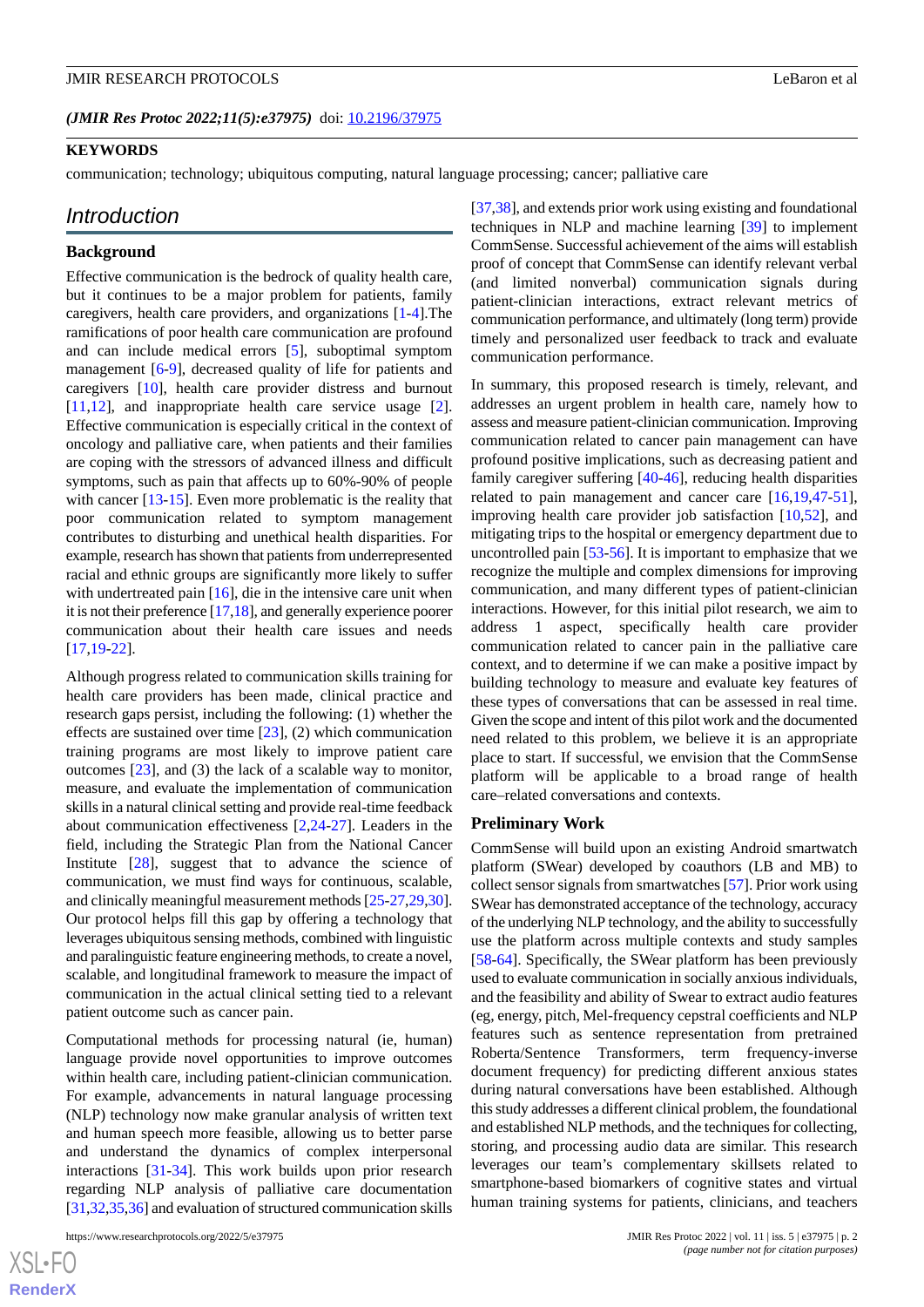(engineering, LB [[65-](#page-8-6)[69\]](#page-8-7)); mobile and ubiquitous computing, NLP technology, machine learning (engineering, MB [\[66](#page-8-8)]); patient-provider communication and smart health (nursing, VL [[70](#page-9-0)[-73](#page-9-1)]; medicine, TF [[74-](#page-9-2)[77\]](#page-9-3)); informatics (medicine, DL [[78](#page-9-4)[,79](#page-9-5)]); and oncology and pain management (nursing, VL [[73](#page-9-1)[,80](#page-9-6)-[82\]](#page-9-7)). Our team possesses the clinical and technical expertise necessary to support the aims of this research.

#### **Aims**

This is a 1-year (November 2021-November 2022) "proof-of-concept" feasibility study to develop a novel ubiquitous system and associated algorithms for measuring quality of conversations (CommSense) that can (1) be implemented on mobile devices, such as smartwatches; (2) reliably capture patient-clinician interactions in a clinical setting; (3) process communication to extract key markers of communication effectiveness and performance; and (4) ultimately (long term) provide real-time feedback to end users to improve communication and patient health outcomes.

# *Methods*

# **Specific Aim 1: Establish Feasible Metrics of Communication to Extract From Conversations (Months 1-3)**

#### *Data Collection*

Clinical investigators will conduct a thorough review of the recent health care communication and palliative care literature to develop an evidence-based "ideal and optimal" list of communication metrics. We anticipate that this list will have two categories: (1) general best practices of health care communication (eg, verbal metrics such as the amounts of silence or pauses; speaking turns, interruptions, and overtalking; open-ended versus closed-ended questions; and nonverbal metrics, such as eye contact; arms crossed or open; sitting or standing) and (2) metrics more specific to conversations about cancer pain management (eg, assessment questions related to the severity, onset, and quality of the pain). We will organize this list conceptually around the 6 recommended domains to operationalize patient-centered palliative cancer care communication as detailed by McCormack et al [\[25](#page-6-16),[83\]](#page-9-8), including exchanging information, fostering healing

relationships, recognizing and responding to emotions, managing uncertainty, making decisions, and enabling patient self-management. We will also organize this list by "need," "nice," and "next" to record CommSense features considered essential by the clinical team, including the preferred and future features. This initial list of communication metrics will encompass the "what" (content questions) and the "how" (in what manner the questions are asked). This list will be discussed collaboratively within the study team and consensus about the included items will be reached. The list will also be vetted with other communication experts in the field, with whom investigators of this project have established relationships.

#### **Specific Aim 2: Develop the CommSense Software (Months 4-7)**

#### *Data Collection*

The "ideal and optimal" list of communication metrics will be shared with engineering investigators to gauge technical feasibility. We anticipate this will be a highly iterative process between the engineering and clinical team investigators to refine our list of desired communication metrics based upon technical capabilities and clinical relevance. As discussed above (see Preliminary Work), CommSense will build upon prior work using an existing Android smartwatch platform (SWear) to collect sensor signals from smartwatches [\[57](#page-8-3)]. SWear collects multiple sensor streams such as motion, audio, and physiological data and synchronizes the data to a secure server for further analysis. SWear can also deliver microsurveys (Ecological Momentary Assessments) for collecting self-reported data. SWear has already been validated in multiple studies and is available on the Android play store [[57](#page-8-3)[,66](#page-8-8)]. CommSense will include sensing modules that can collect (1) physiological data via built-in sensors to measure variables such as heart rate, (2) gesture data via accelerometers and gyroscope sensors, and (3) voice data via the embedded microphone (see [Figure 1\)](#page-2-0). Although we recognize the importance of nonverbal communication and will thus leverage the existing passive sensing capabilities of CommSense to collect data related to heart rate variability and movement, these markers will be secondary to our primary focus of collecting audio data to analyze verbal and linguistic metrics of patient-provider communication.

<span id="page-2-0"></span>Figure 1. CommSense system overview. Data are captured during patient-clinician interactions using smartwatches and synchronized to the secure cloud server to extract metrics characterizing communication quality, such as linguistic and paralinguistic markers (primary focus of the study) and physiological markers (secondary focus of study).

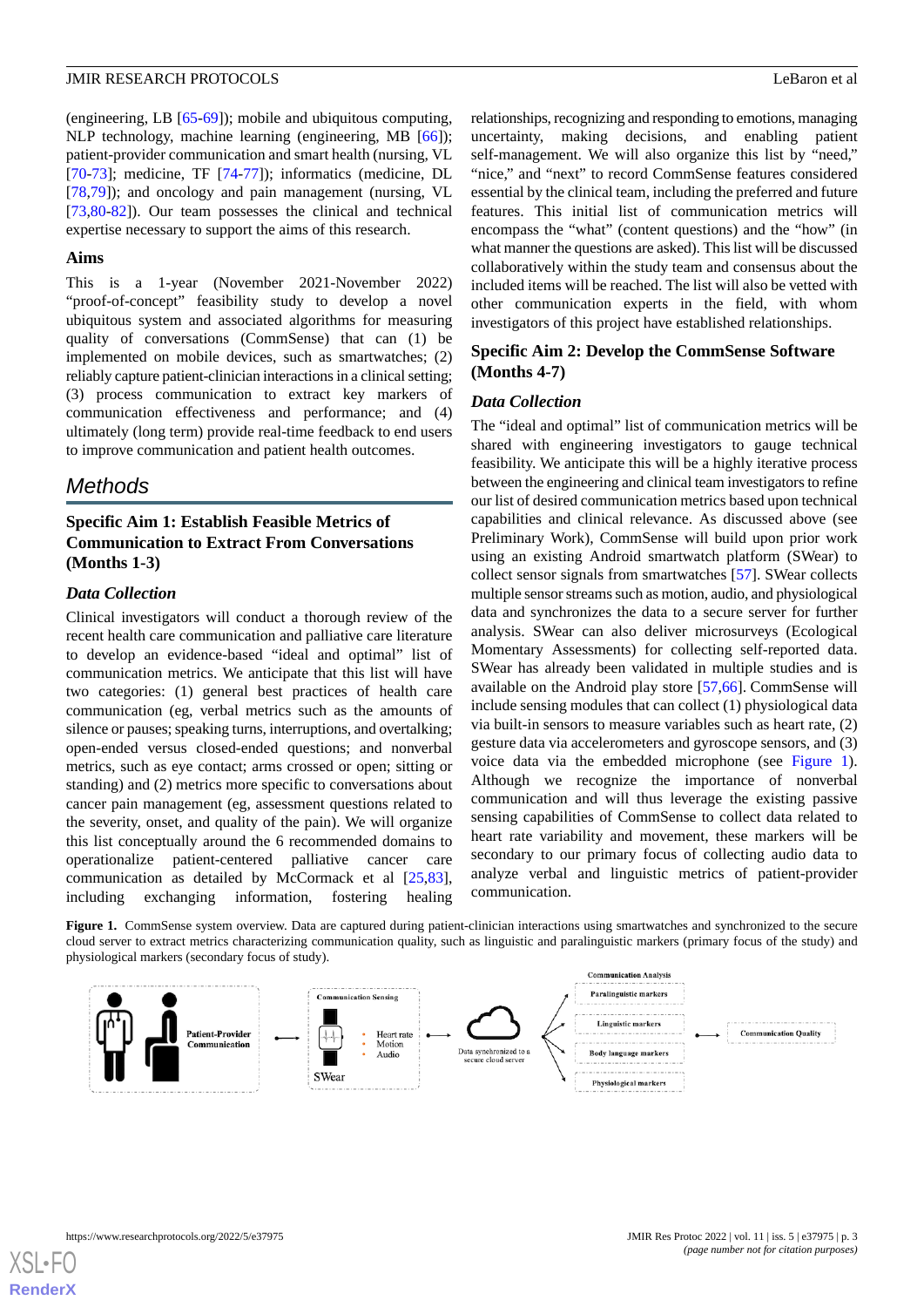# **Specific Aim 3: Pilot Testing the Ability of CommSense to Accurately Extract Identified Communication Metrics (Months 8- 12)**

#### *Data Collection*

CommSense will be piloted with 5 nursing or medical students and 5 experienced oncology/palliative clinicians (n=10) using simulated scenarios to evaluate its accuracy in capturing and extracting the preidentified communication metrics ([Table 1\)](#page-3-0). Each participant will work through 2 conversation scenarios  $(n=20,10$  per group  $[84,85]$  $[84,85]$  $[84,85]$  and we will collect multiple data points related to paralinguistic and linguistic markers, as well as body language and physiological markers [\(Figure 1\)](#page-2-0). The primary goal of Aim 3 is to verify the fidelity of the data captured using CommSense by comparing findings to ground truth. Clinical team members will write 2 relevant scripted scenarios (approximately 10-15 minutes in length) that relate to assessing and managing cancer pain in a palliative care context. It is critical to emphasize that although we ultimately aim to advance communication evaluation beyond scripted and simulated scenarios, this pilot study represents the foundational

first step to develop technology that can reliably capture and analyze communication data before being implemented "in the wild." Consistent with the scope of an exploratory pilot, this initial research will not involve real patients with protected health information. Future work with CommSense that involves actual patients will address all relevant privacy measures and the regulations of the Health Insurance Portability and Accountability Act of 1996. Pilot testing will occur in the institution's Clinical Simulation Labs. After consent and basic demographic data are obtained, participants will wear CommSense and enact the 2 scenarios. The "patient" for our pilot testing may be a voice-capable mannequin, a member of our study team, or an experienced clinician volunteer, depending on what is feasible considering COVID-19 restrictions. The interaction will be recorded by CommSense and by a separate fixed external microphone and recording device to establish ground truth. At the end of the interaction, participants will complete a brief survey to assess the acceptability of using CommSense, provide suggestions for future iterations, state preferences regarding data sharing, and rate their self-perceived communication performance.

<span id="page-3-0"></span>**Table 1.** Examples of anticipated features to extract and analyze from conversations using CommSense.

| Feature                                                                                                                                                                                                                   | Communication goal or rationale                                                                                                                                                                                                             |
|---------------------------------------------------------------------------------------------------------------------------------------------------------------------------------------------------------------------------|---------------------------------------------------------------------------------------------------------------------------------------------------------------------------------------------------------------------------------------------|
| <b>Audio signal variables</b>                                                                                                                                                                                             |                                                                                                                                                                                                                                             |
| Silence                                                                                                                                                                                                                   | To allow time to process complex or difficult information                                                                                                                                                                                   |
| Speaking turns and interruptions                                                                                                                                                                                          | To avoid speech dominance and ensure all participants are heard                                                                                                                                                                             |
| Prosody, flow, and rhythm                                                                                                                                                                                                 | To reduce stress, and increase empathy and clarity                                                                                                                                                                                          |
| Natural language variables (primary)                                                                                                                                                                                      |                                                                                                                                                                                                                                             |
| Complexity of language                                                                                                                                                                                                    | To avoid medical jargon to decrease confusion                                                                                                                                                                                               |
| Tone or sentiment                                                                                                                                                                                                         | To convey empathy, warmth, and openness, and build rapport                                                                                                                                                                                  |
| Open-ended versus close-ended questions                                                                                                                                                                                   | To allow exploration and promote bidirectional dialogue                                                                                                                                                                                     |
| Language associated with communication best practices related to<br>palliative care and pain management (eg, "I want to be sure I under-<br>stand;" "It sounds like you are feeling;" "Can you tell me more<br>$about$ ") | To use language associated with therapeutic communication related to<br>symptom management in the context of serious illness                                                                                                                |
| Nonverbal variables <sup>a</sup> (secondary)                                                                                                                                                                              |                                                                                                                                                                                                                                             |
| Heart rate, motion or movement, and gestures                                                                                                                                                                              | To use nonverbal indicators (such as sitting down and not crossing arms)<br>for establishing rapport, trust, and dialogue between the patient and<br>provider, and heart rate for indicating provider stress level during conver-<br>sation |

<sup>a</sup>Due to the capability of the sensing platform and ease of collecting the data, nonverbal physiological and gesture-related variables will be collected, but they are not the primary focus of this study.

#### *Data Analysis*

[XSL](http://www.w3.org/Style/XSL)•FO **[RenderX](http://www.renderx.com/)**

CommSense data will be first preprocessed to clean the sensor data and extract markers of communication quality based on the metrics established in Aim 1. This will be achieved by analyzing (1) paralinguistic markers from the audio signals such as pitch, energy, and Mel-frequency cepstral coefficients to characterize features such as tone, silence, and speaking turns [[86](#page-9-11)[,87](#page-9-12)]; and (2) linguistic markers from the audio signals by first parsing the signal to text using Google's speech-to-text application programming interface. Then, several semantic

https://www.researchprotocols.org/2022/5/e37975 JMIR Res Protoc 2022 | vol. 11 | iss. 5 | e37975 | p. 4

features will be extracted using NLP methods such as word embedding features that can describe structural organization of words in the conversation (eg, frequency-based methods such as count vector and term frequency-inverse document frequency) and lexical features such as linguistic inquiry and word count, which is one of the most popular lexical feature extraction methods that has been rigorously validated in the context of psychometric analysis of textual data. We will also explore passively collected motion and physiological data, such as motion and heart rate data, and extract features that can characterize stress, such as heart rate variability. Finally, all the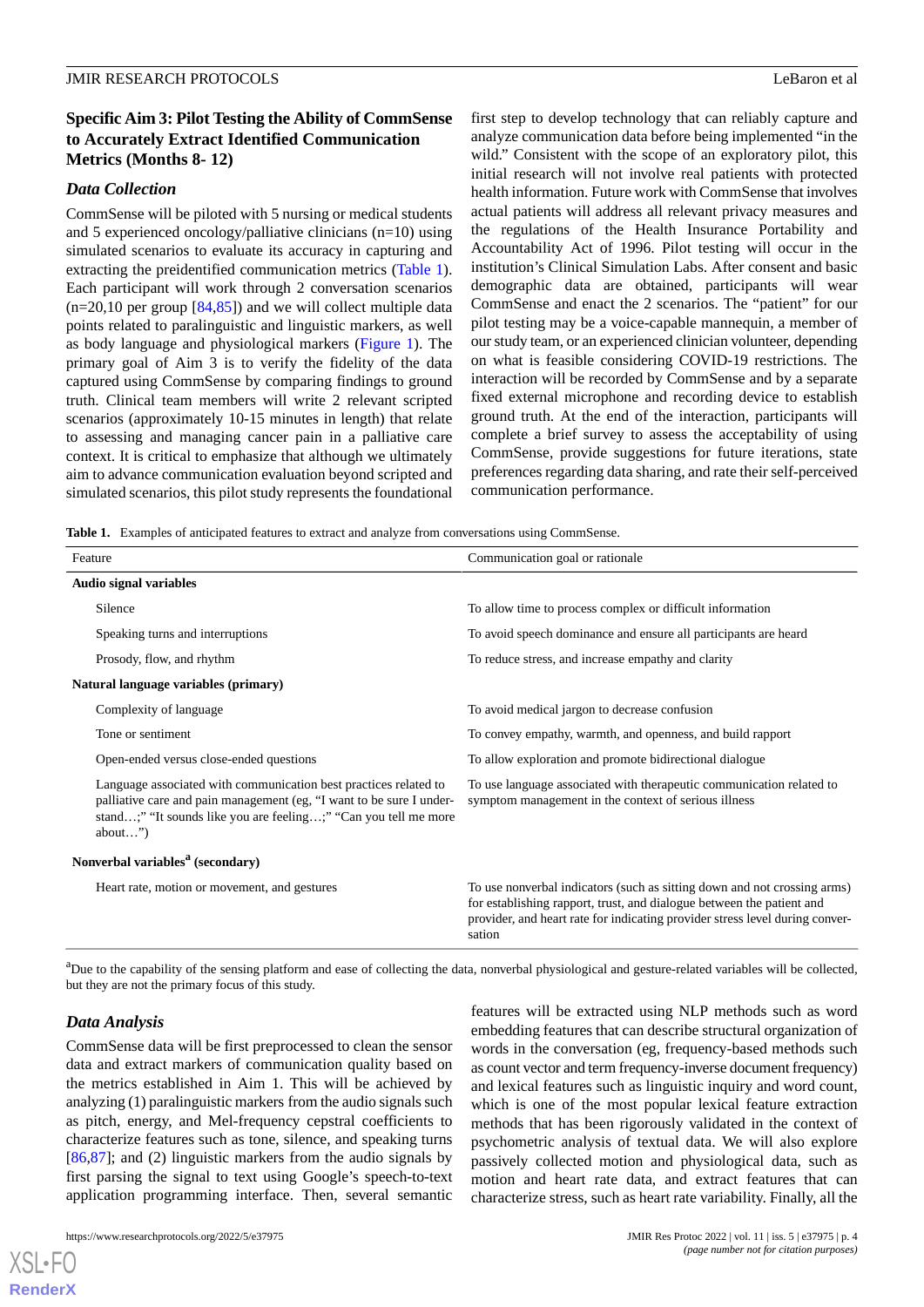extracted linguistic, physiological, and motion-derived features will be analyzed to study how they fluctuate across scenarios and groups using a multilevel analysis given the hierarchical structure of the data.

#### *Establishing Ground Truth*

Externally recorded conversations will be transcribed, verified, and then compared to the CommSense-generated output for the same conversation. To conduct this comparison, we will proceed in a stepwise manner. First, hard copy transcripts of the audio-recorded conversation will be independently coded using qualitative software by 2 clinical investigators to identify the communication metrics that we expect to be extracted by CommSense. Second, the results obtained by the 2 investigators will be compared to establish interrater reliability. If there is a discrepancy, a third team member will be consulted. Given concerns regarding the use of the Cohen  $\kappa$  [[88\]](#page-9-13) to evaluate interrater reliability, we chose verbal discussion to reconcile any potential disagreements between investigators regarding communication metrics identified in the transcripts. Third, we will compare the generated CommSense output with the ground truth investigator review of the same conversation. We will do this by assigning a numerical value based on the concordance between the CommSense output and the investigator review of the transcript. For each identified communication metric (eg, instances of overtalking) we will assign a score of 0 if the CommSense output does not match the investigator review of the hard copy transcript and a score of 1 if it does. For example, with 10 identified metrics, the best possible concordance score would be 10, meaning the CommSense output and the hard copy transcript review achieve 100% concordance. We will then calculate concordance scores for each conversation metric to achieve a composite score for each conversation to explore how accurately the CommSense software is able to extract the desired metrics from palliative care conversations. Descriptive statistics will be used to summarize demographic data and participant responses to the postdeployment survey assessing the acceptability of CommSense.

#### **Ethics Approval**

Institutional Review Board (University of Virginia Social & Behavioral Sciences IRB, #4985) approval has been granted.

# *Results*

Work began on Specific Aim 1 in November 2021 and Specific Aim 2 in April 2022. Participant recruitment is expected to begin in summer 2022. We expect preliminary results to be available in fall 2022.

# *Discussion*

#### **Potential Applications of CommSense**

We hypothesize that it will be feasible to extract relevant metrics of communication performance with >80% concordance between ground truth audio transcripts and the CommSense-generated output. We also hypothesize that health care providers will consider CommSense acceptable and helpful in improving their communication skills.

```
https://www.researchprotocols.org/2022/5/e37975 JMIR Res Protoc 2022 | vol. 11 | iss. 5 | e37975 | p. 5
```
This pioneering idea represents a paradigm shift in health care delivery by leveraging a scalable and novel technology to measure, track, and evaluate patient-provider communication in the clinical setting. Consider the following potential scenario: A team of oncology health care providers from Clinic A complete intensive communication skills training and learn structured techniques to improve their ability to have difficult conversations with patients coping with advanced cancer. During the training, they practice these skills using scripted role plays. After the training, the health care providers in Clinic A are each given a CommSense wristband sensor (eg, smartwatch) to wear as they care for patients with advanced cancer in the actual clinic setting. With consent from all participants, the wristband sensor, equipped with multimodal sensors to capture natural language, is activated during patient-clinician conversations, and on-board processors capture, extract, and summarize preprogrammed metrics of interaction quality. Following the clinic visit, the wrist-worn device uploads summarized communication performance metrics for real-time display to the physician, nurse, and social worker. The physician is shocked to see that her speaking turns occupied 89% of the visit time and that she interrupted the patient 15 times. The nurse is pleased to see that her use of medical jargon has decreased to a single instance; however, she asked 3 times as many closed-ended questions compared to open-ended questions. The social worker realizes that yet again, he was the only health care provider who engaged the caregiver in discussing the pain management plan or addressed safe opioid handling practices at home. The entire team can collectively observe that their communication performance was not as strong as last week, but they are still performing at a higher level than 75% of their peer clinics. Additionally, as the individual and team communication performance in Clinic A improves, patients report lower pain scores. The trainers who led the communication skills training can track the progress of participants over time, assess the retention of communication skills over time, see how skills are being implemented "in the wild," and based on the results, they can better tailor future training sessions to meet the needs of participants. The hospital administrator is thrilled when she receives a monthly report that clearly shows oncology clinics using CommSense sensors have higher patient and caregiver satisfaction scores, fewer medication errors, and lower readmission rates.

The above scenario paints the long-range vision and potential impact of the CommSense technology. Although we propose to begin with 1 aspect of cancer care communication (pain management), we believe this model will be generalizable to other health care settings and contexts where quality communication is essential (eg, other types of high-stakes interactions, such as goals-of-care conversations or death notifications). We are eager to test CommSense in populations at high risk for health disparities and communication barriers (eg, patients from underrepresented groups experiencing undertreatment of pain), English as second language patients, and those at high risk for distressing symptoms (eg, patients with metastatic cancer). We also see key opportunities to customize this intervention for different metrics depending on the communication context, relevant outcome measures and communication preferences, and the needs and goals of

```
XSI - F(RenderX
```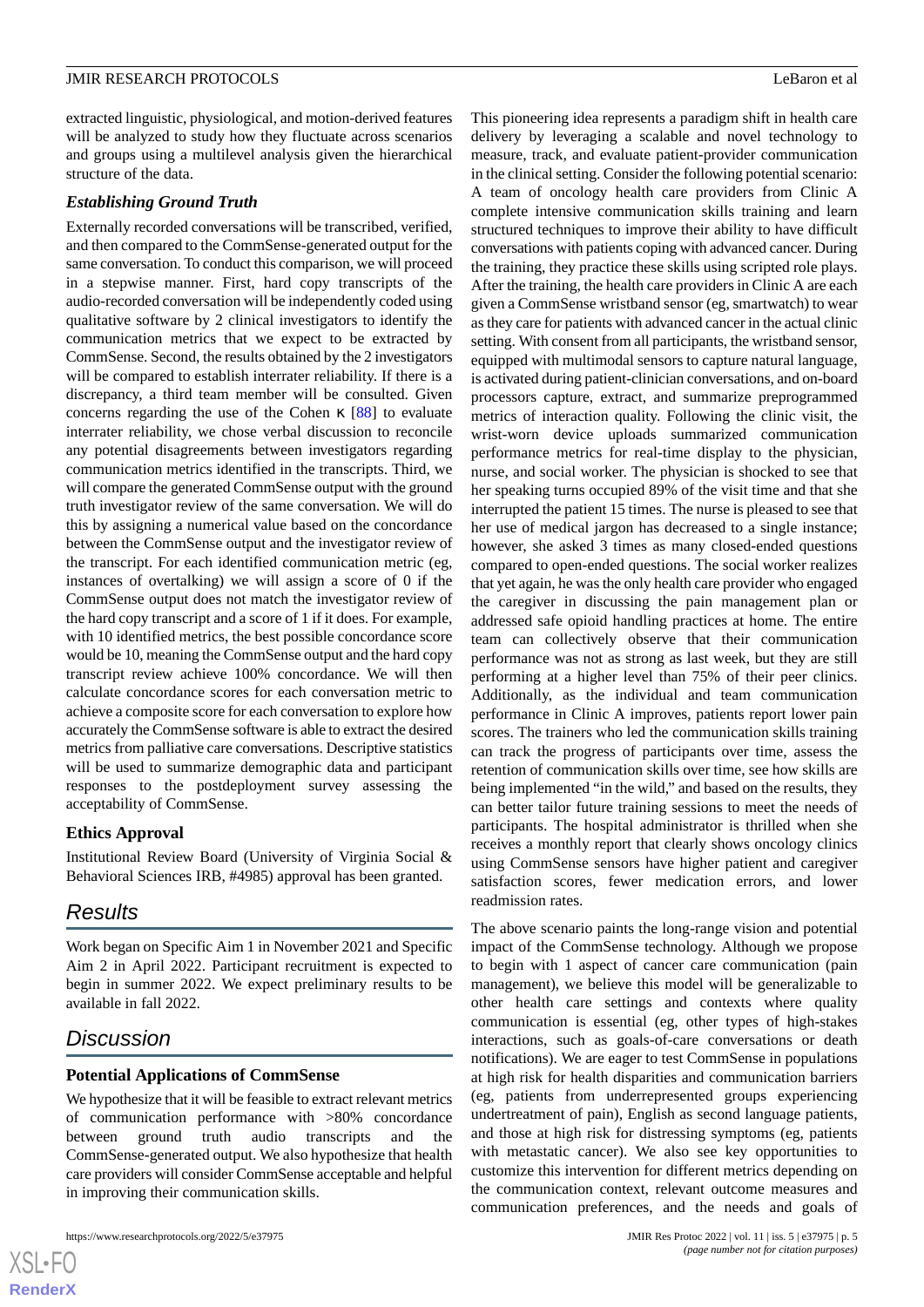participants. For example, different communication strategies may be needed for a patient who is an artist with pancreatic cancer, does not speak English, and is being treated in a rural community hospital, compared to the communication strategies needed for a patient who is a physician, speaks English fluently, and is being treated at an academic medical center for routine gallbladder surgery.

#### **Dissemination Plan**

Results from this research will be presented at relevant technical and clinical academic conferences, as well as published in scholarly peer-reviewed journals. As we are a highly interdisciplinary team, our dissemination plan will aim to reach diverse audiences within nursing, medicine, and engineering domains. We also anticipate sharing findings with other key stakeholders (eg, clinicians, hospital administrators, and cancer advocacy groups) in more informal settings to continue developing the CommSense platform.

#### **Limitations**

The primary limitation of this study is that it is being conducted in simulated clinical scenarios rather than in real clinical settings. Although this is an important limitation to acknowledge, it is appropriate and essential to validate the functionality and feasibility of CommSense in simulated settings before implementing it in an actual patient care setting. Another important limitation is the inability of CommSense to completely capture the important and complex nuances (eg, subtle nonverbal cues) of patient-clinician communication.

### **Conclusions**

This pilot study is poised to make a valuable contribution to communication science, and NLP and wearable computing capabilities. We see particularly exciting options to apply the CommSense technology to support effective virtual and remote patient-clinician interactions, which are likely to become more normative in our post-COVID world. Future steps include leveraging results to (1) implement CommSense in real clinical scenarios with a larger sample of participants to more robustly assess its feasibility and acceptability; (2) test CommSense with diverse high-risk, high-need populations and contexts and explore how to best customize the system using communication metrics tailored to patient, clinician, and organizational needs; (3) evaluate the impact of CommSense on relevant patient-centered and organizational outcomes, such as patient pain, medical errors, staff turnover, goal-concordant care and health care usage; (4) conduct experimental trials to test the effectiveness of CommSense in terms of pre- and postcommunication training versus standard of care; (5) determine how to best capture, integrate, and display nonverbal data relevant to communication such as position, eye contact, and gestures; (6) test multiple concurrent users of CommSense (eg, the clinician, patient, and family caregiver wearing CommSense during a conversation and receiving feedback) to evaluate the interactional aspects of communication; and (7) identify how to most effectively share collected data with key stakeholders (patients, caregivers, health care providers, and organizational units).

# **Acknowledgments**

This study was funded by the University of Virginia's "Engineering in Medicine Seed Pilot Projects" program. We wish to thank Toby Campbell and Lee Ellington for providing feedback regarding the study design and Daniel Wilson for support with our literature search.

# **Conflicts of Interest**

None declared.

# **Multimedia Appendix 1**

<span id="page-5-0"></span>Peer-review report by The Center for Engineering in Medicine, University of Virginia - Engineering-in-Medicine Seed Grant Program (Virginia, USA).

<span id="page-5-3"></span>[[PDF File \(Adobe PDF File\), 160 KB](https://jmir.org/api/download?alt_name=resprot_v11i5e37975_app1.pdf&filename=5490eb4b1a6fded57dab06c942eb079a.pdf)-[Multimedia Appendix 1\]](https://jmir.org/api/download?alt_name=resprot_v11i5e37975_app1.pdf&filename=5490eb4b1a6fded57dab06c942eb079a.pdf)

#### **References**

- 1. Lancaster G, Kolakowsky-Hayner S, Kovacich J, Greer-Williams N. Interdisciplinary communication and collaboration among physicians, nurses, and unlicensed assistive personnel. J Nurs Scholarsh 2015 May;47(3):275-284. [doi: [10.1111/jnu.12130](http://dx.doi.org/10.1111/jnu.12130)] [Medline: [25801466\]](http://www.ncbi.nlm.nih.gov/entrez/query.fcgi?cmd=Retrieve&db=PubMed&list_uids=25801466&dopt=Abstract)
- <span id="page-5-1"></span>2. Sanders JJ, Paladino J, Reaves E, Luetke-Stahlman H, Anhang Price R, Lorenz K, et al. Quality measurement of serious illness communication: recommendations for health systems based on findings from a symposium of national experts. J Palliat Med 2020 Jan;23(1):13-21. [doi: [10.1089/jpm.2019.0335\]](http://dx.doi.org/10.1089/jpm.2019.0335) [Medline: [31721629\]](http://www.ncbi.nlm.nih.gov/entrez/query.fcgi?cmd=Retrieve&db=PubMed&list_uids=31721629&dopt=Abstract)
- <span id="page-5-2"></span>3. Mazor KM, Gaglio B, Nekhlyudov L, Alexander GL, Stark A, Hornbrook MC, et al. Assessing patient-centered communication in cancer care: stakeholder perspectives. J Oncol Pract 2013 Sep;9(5):e186-e193 [[FREE Full text](http://europepmc.org/abstract/MED/23943884)] [doi: [10.1200/JOP.2012.000772](http://dx.doi.org/10.1200/JOP.2012.000772)] [Medline: [23943884](http://www.ncbi.nlm.nih.gov/entrez/query.fcgi?cmd=Retrieve&db=PubMed&list_uids=23943884&dopt=Abstract)]
- 4. Galushko M, Romotzky V, Voltz R. Challenges in end-of-life communication. Curr Opin Support Palliat Care 2012 Sep;6(3):355-364. [doi: [10.1097/SPC.0b013e328356ab72\]](http://dx.doi.org/10.1097/SPC.0b013e328356ab72) [Medline: [22871981\]](http://www.ncbi.nlm.nih.gov/entrez/query.fcgi?cmd=Retrieve&db=PubMed&list_uids=22871981&dopt=Abstract)
- 5. Lyndon A, Zlatnik MG, Wachter RM. Effective physician-nurse communication: a patient safety essential for labor and delivery. Am J Obstet Gynecol 2011 Aug;205(2):91-96. [doi: [10.1016/j.ajog.2011.04.021](http://dx.doi.org/10.1016/j.ajog.2011.04.021)]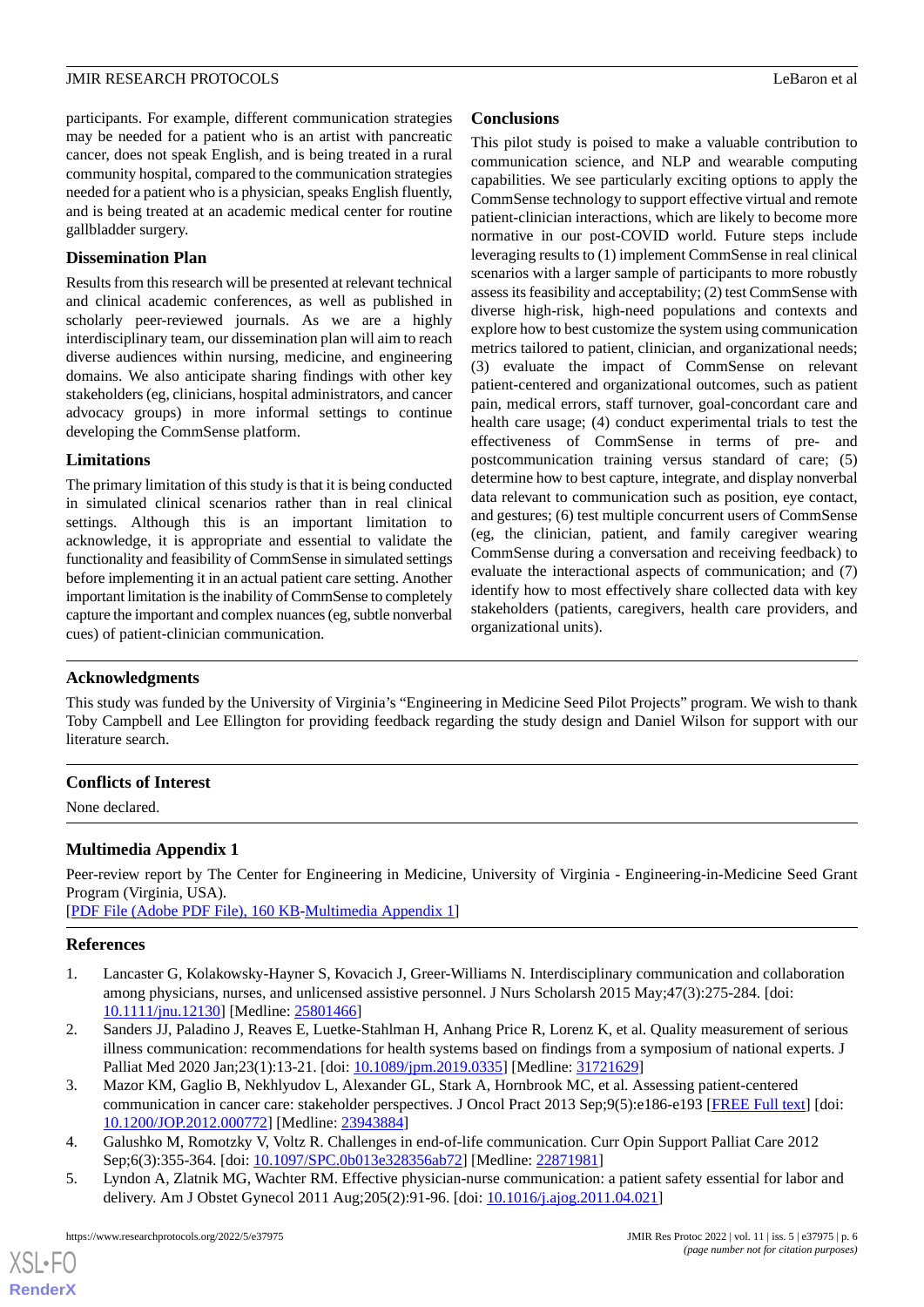- <span id="page-6-0"></span>6. Walling AM, Keating NL, Kahn KL, Dy S, Mack JW, Malin J, et al. Lower patient ratings of physician communication are associated with unmet need for symptom management in patients with lung and colorectal cancer. J Oncol Pract 2016 Jun;12(6):e654-e669. [doi: <u>10.1200/jop.2015.005538</u>]
- 7. Underhill ML, Sheldon LK, Halpenny B, Berry DL. Communication about symptoms and quality of life issues in patients with cancer: provider perceptions. J Canc Educ 2014 Apr;29(4):753-761. [doi:  $10.1007/s13187-014-0651-9$ ]
- 8. Canivet D, Delvaux N, Gibon AS, Brancart C, Slachmuylder JL, Razavi D. Improving communication in cancer pain management nursing: a randomized controlled study assessing the efficacy of a communication skills training program. Support Care Cancer 2014 Aug;22(12):3311-3320. [doi: [10.1007/s00520-014-2357-2\]](http://dx.doi.org/10.1007/s00520-014-2357-2)
- <span id="page-6-2"></span><span id="page-6-1"></span>9. Berry DL, Blumenstein BA, Halpenny B, Wolpin S, Fann JR, Austin-Seymour M, et al. Enhancing patient-provider communication with the electronic self-report assessment for cancer: a randomized trial. J Clin Oncol 2011 Mar; 29(8): 1029-1035. [doi: 10.1200/jco. 2010. 30.3909]
- <span id="page-6-3"></span>10. Thorne SE, Bultz BD, Baile WF. Is there a cost to poor communication in cancer care?: a critical review of the literature. Psychooncology 2005 Oct;14(10):875-884. [doi: [10.1002/pon.947\]](http://dx.doi.org/10.1002/pon.947)
- <span id="page-6-4"></span>11. Wittenberg-Lyles E, Goldsmith J, Ferrell B. Oncology nurse communication barriers to patient-centered care. Clin J Oncol Nurs 2013 Mar;17(2):152-158. [doi: [10.1188/13.cjon.152-158](http://dx.doi.org/10.1188/13.cjon.152-158)]
- <span id="page-6-5"></span>12. Granek L, Krzyzanowska MK, Tozer R, Mazzotta P. Oncologists' strategies and barriers to effective communication about the end of life. J Oncol Pract 2013 Jul;9(4):e129-e135. [doi: [10.1200/jop.2012.000800\]](http://dx.doi.org/10.1200/jop.2012.000800)
- 13. van den Beuken-van Everdingen MHJ, Hochstenbach LMJ, Joosten EAJ, Tjan-Heijnen VCG, Janssen DJA. Update on prevalence of pain in patients with cancer: systematic review and meta-analysis. J Pain Symptom Manage 2016 Jun;51(6):1070-1090.e9. [doi: [10.1016/j.jpainsymman.2015.12.340](http://dx.doi.org/10.1016/j.jpainsymman.2015.12.340)]
- <span id="page-6-6"></span>14. Paice JA, Von Roenn JH. Under- or overtreatment of pain in the patient with cancer: how to achieve proper balance. J Clin Oncol 2014 Jun;32(16):1721-1726. [doi: [10.1200/JCO.2013.52.5196](http://dx.doi.org/10.1200/JCO.2013.52.5196)] [Medline: [24799468](http://www.ncbi.nlm.nih.gov/entrez/query.fcgi?cmd=Retrieve&db=PubMed&list_uids=24799468&dopt=Abstract)]
- <span id="page-6-7"></span>15. Deandrea S, Corli O, Consonni D, Villani W, Greco MT, Apolone G. Prevalence of breakthrough cancer pain: a systematic review and a pooled analysis of published literature. J Pain Symptom Manage 2014 Jan;47(1):57-76 [\[FREE Full text](https://linkinghub.elsevier.com/retrieve/pii/S0885-3924(13)00232-7)] [doi: [10.1016/j.jpainsymman.2013.02.015\]](http://dx.doi.org/10.1016/j.jpainsymman.2013.02.015) [Medline: [23796584](http://www.ncbi.nlm.nih.gov/entrez/query.fcgi?cmd=Retrieve&db=PubMed&list_uids=23796584&dopt=Abstract)]
- <span id="page-6-8"></span>16. Anderson KO, Green CR, Payne R. Racial and ethnic disparities in pain: causes and consequences of unequal care. J Pain 2009 Dec;10(12):1187-1204. [doi: [10.1016/j.jpain.2009.10.002](http://dx.doi.org/10.1016/j.jpain.2009.10.002)]
- <span id="page-6-10"></span><span id="page-6-9"></span>17. Elliott AM, Alexander SC, Mescher CA, Mohan D, Barnato AE. Differences in physicians' verbal and nonverbal communication with Black and White Patients at the end of life. J Pain Symptom Manage 2016 Jan;51(1):1-8. [doi: [10.1016/j.jpainsymman.2015.07.008\]](http://dx.doi.org/10.1016/j.jpainsymman.2015.07.008)
- 18. Mack JW, Paulk ME, Viswanath K, Prigerson HG. Racial disparities in the outcomes of communication on medical care received near death. Arch Intern Med 2010 Sep 27;170(17):1533-1540. [doi: [10.1001/archinternmed.2010.322](http://dx.doi.org/10.1001/archinternmed.2010.322)]
- 19. Palmer NRA, Kent EE, Forsythe LP, Arora NK, Rowland JH, Aziz NM, et al. Racial and ethnic disparities in patient-provider communication, quality-of-care ratings, and patient activation among long-term cancer survivors. J Clin Oncol 2014 Dec; 32(36): 4087-4094. [doi: 10.1200/jco. 2014. 55. 5060]
- <span id="page-6-11"></span>20. Long AC, Engelberg RA, Downey L, Kross EK, Reinke LF, Cecere Feemster L, et al. Race, income, and education: associations with patient and family ratings of end-of-life care and communication provided by physicians-in-training. J Palliat Med 2014 Apr;17(4):435-447. [doi: [10.1089/jpm.2013.0214](http://dx.doi.org/10.1089/jpm.2013.0214)]
- <span id="page-6-12"></span>21. Singh S, Cortez D, Maynard D, Cleary JF, DuBenske L, Campbell TC. Characterizing the nature of scan results discussions: insights into why patients misunderstand their prognosis. J Oncol Pract 2017 Mar;13(3):e231-e239. [doi: [10.1200/jop.2016.014621\]](http://dx.doi.org/10.1200/jop.2016.014621)
- <span id="page-6-13"></span>22. Hong YA, Hossain MM, Chou WS. Digital interventions to facilitate patient – provider communication in cancer care: a systematic review. Psychooncology 2020 Jan;29(4):591-603. [doi: [10.1002/pon.5310](http://dx.doi.org/10.1002/pon.5310)]
- <span id="page-6-16"></span>23. Moore PM, Rivera Mercado S, Grez Artigues M, Lawrie TA. Communication skills training for healthcare professionals working with people who have cancer. Cochrane Database Syst Rev 2013 Mar;2013(3):CD003751 [\[FREE Full text\]](http://europepmc.org/abstract/MED/23543521) [doi: [10.1002/14651858.CD003751.pub3\]](http://dx.doi.org/10.1002/14651858.CD003751.pub3) [Medline: [23543521](http://www.ncbi.nlm.nih.gov/entrez/query.fcgi?cmd=Retrieve&db=PubMed&list_uids=23543521&dopt=Abstract)]
- 24. Ostherr K, Killoran P, Shegog R, Bruera E. Death in the digital age: a systematic review of information and communication technologies in end-of-life care. J Palliat Med 2016 Apr;19(4):408-420. [doi: [10.1089/jpm.2015.0341\]](http://dx.doi.org/10.1089/jpm.2015.0341)
- <span id="page-6-14"></span>25. McCormack LA, Treiman K, Rupert D, Williams-Piehota P, Nadler E, Arora NK, et al. Measuring patient-centered communication in cancer care: a literature review and the development of a systematic approach. Soc Sci Med 2011 Apr;72(7):1085-1095. [doi: [10.1016/j.socscimed.2011.01.020\]](http://dx.doi.org/10.1016/j.socscimed.2011.01.020)
- <span id="page-6-15"></span>26. Tulsky JA, Beach MC, Butow PN, Hickman SE, Mack JW, Morrison RS, et al. A research agenda for communication between health care professionals and patients living with serious illness. JAMA Intern Med 2017 Sep;177(9):1361-1366. [doi: [10.1001/jamainternmed.2017.2005](http://dx.doi.org/10.1001/jamainternmed.2017.2005)]
- 27. Bernacki RE, Block SD, American College of Physicians High Value Care Task Force. Communication about serious illness care goals: a review and synthesis of best practices. JAMA Intern Med 2014 Dec;174(12):1994-2003. [doi: [10.1001/jamainternmed.2014.5271\]](http://dx.doi.org/10.1001/jamainternmed.2014.5271)
- 28. The NCI strategic plan for leading the nation to eliminate the suffering and death due to cancer. National Cancer Institute. 2006. URL: [https://stacks.stanford.edu/file/druid:vh318mh4510/nci\\_2007\\_strategic\\_plan.pdf](https://stacks.stanford.edu/file/druid:vh318mh4510/nci_2007_strategic_plan.pdf) [accessed 2022-04-25]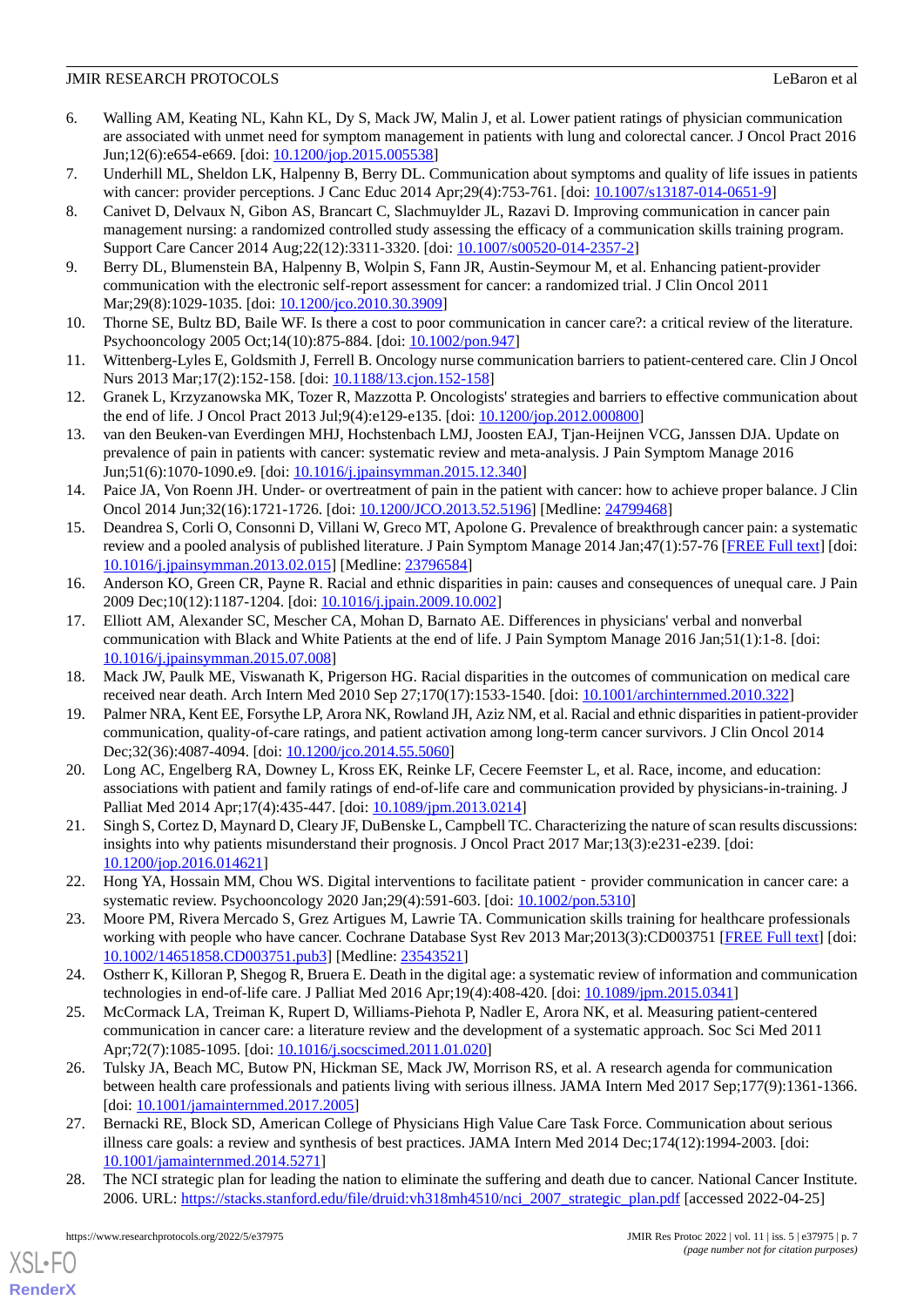- <span id="page-7-0"></span>29. Curtis JR, Back AL, Ford DW, Downey L, Shannon SE, Doorenbos AZ, et al. Effect of communication skills training for residents and nurse practitioners on quality of communication with patients with serious illness. JAMA 2013 Dec;310(21):2271-2281. [doi: [10.1001/jama.2013.282081](http://dx.doi.org/10.1001/jama.2013.282081)]
- <span id="page-7-1"></span>30. Mazor KM, Beard RL, Alexander GL, Arora NK, Firneno C, Gaglio B, et al. Patients' and family members' views on patient-centered communication during cancer care. Psychooncology 2013 Nov;22(11):2487-2495 [[FREE Full text\]](http://europepmc.org/abstract/MED/23780672) [doi: [10.1002/pon.3317](http://dx.doi.org/10.1002/pon.3317)] [Medline: [23780672](http://www.ncbi.nlm.nih.gov/entrez/query.fcgi?cmd=Retrieve&db=PubMed&list_uids=23780672&dopt=Abstract)]
- <span id="page-7-4"></span><span id="page-7-2"></span>31. Lindvall C, Lilley EJ, Zupanc SN, Chien I, Udelsman BV, Walling A, et al. Natural language processing to assess end-of-life quality indicators in cancer patients receiving palliative surgery. J Palliat Med 2019 Feb;22(2):183-187. [doi: [10.1089/jpm.2018.0326](http://dx.doi.org/10.1089/jpm.2018.0326)]
- 32. Udelsman BV, Moseley ET, Sudore RL, Keating NL, Lindvall C. Deep natural language processing identifies variation in care preference documentation. J Pain Symptom Manage 2020 Jun;59(6):1186-1194.e3. [doi: [10.1016/j.jpainsymman.2019.12.374\]](http://dx.doi.org/10.1016/j.jpainsymman.2019.12.374)
- <span id="page-7-3"></span>33. Yim WW, Yetisgen M, Harris WP, Kwan SW. Natural language processing in oncology: a review. JAMA Oncol 2016 Jun;2(6):797-804. [doi: [10.1001/jamaoncol.2016.0213](http://dx.doi.org/10.1001/jamaoncol.2016.0213)] [Medline: [27124593](http://www.ncbi.nlm.nih.gov/entrez/query.fcgi?cmd=Retrieve&db=PubMed&list_uids=27124593&dopt=Abstract)]
- <span id="page-7-5"></span>34. Lee KC, Udelsman BV, Streid J, Chang DC, Salim A, Livingston DH, et al. Natural language processing accurately measures adherence to best practice guidelines for palliative care in trauma. J Pain Symptom Manage 2020 Feb;59(2):225-232.e2. [doi: [10.1016/j.jpainsymman.2019.09.017\]](http://dx.doi.org/10.1016/j.jpainsymman.2019.09.017)
- <span id="page-7-6"></span>35. Brizzi K, Zupanc SN, Udelsman BV, Tulsky JA, Wright AA, Poort H, et al. Natural language processing to assess palliative care and end-of-life process measures in patients with breast cancer with leptomeningeal disease. Am J Hosp Palliat Care 2019 Nov; 37(5): 371 - 376. [doi: [10.1177/1049909119885585](http://dx.doi.org/10.1177/1049909119885585)]
- <span id="page-7-7"></span>36. Lilley EJ, Lindvall C, Lillemoe KD, Tulsky JA, Wiener DC, Cooper Z. Measuring processes of care in palliative surgery: a novel approach using natural language processing. Ann Surg 2018 May;267(5):823-825. [doi: [10.1097/SLA.0000000000002579](http://dx.doi.org/10.1097/SLA.0000000000002579)] [Medline: [29112003\]](http://www.ncbi.nlm.nih.gov/entrez/query.fcgi?cmd=Retrieve&db=PubMed&list_uids=29112003&dopt=Abstract)
- <span id="page-7-8"></span>37. Kruser JM, Nabozny MJ, Steffens NM, Brasel KJ, Campbell TC, Gaines ME, et al. "Best case/worst case": qualitative evaluation of a novel communication tool for difficult in-the-moment surgical decisions. J Am Geriatr Soc 2015 Sep;63(9):1805-1811. [doi: [10.1111/jgs.13615\]](http://dx.doi.org/10.1111/jgs.13615)
- <span id="page-7-10"></span><span id="page-7-9"></span>38. Sommovilla J, Kopecky KE, Campbell T. Discussing prognosis and shared decision-making. Surg Clin North Am 2019 Oct;99(5):849-858. [doi: [10.1016/j.suc.2019.06.011](http://dx.doi.org/10.1016/j.suc.2019.06.011)]
- 39. Lötsch J, Ultsch A. Machine learning in pain research. Pain 2018 Apr;159(4):623-630. [doi: [10.1097/j.pain.0000000000001118\]](http://dx.doi.org/10.1097/j.pain.0000000000001118)
- 40. Meeker MA, Finnell D, Othman AK. Family caregivers and cancer pain management: a review. J Fam Nurs 2011 Feb;17(1):29-60. [doi: [10.1177/1074840710396091\]](http://dx.doi.org/10.1177/1074840710396091)
- 41. Chi NC, Demiris G. Family caregivers' pain management in end-of-life care: a systematic review. Am J Hosp Palliat Care 2016 Mar;34(5):470-485. [doi: [10.1177/1049909116637359\]](http://dx.doi.org/10.1177/1049909116637359)
- 42. Chi NC, Barani E, Fu YK, Nakad L, Gilbertson-White S, Herr K, et al. Interventions to support family caregivers in pain management: a systematic review. J Pain Symptom Manage 2020 Sep;60(3):630-656.e31. [doi: [10.1016/j.jpainsymman.2020.04.014\]](http://dx.doi.org/10.1016/j.jpainsymman.2020.04.014)
- 43. Mehta A, Cohen SR, Ezer H, Carnevale FA, Ducharme F. Striving to respond to palliative care patients' pain at home: a puzzle for family caregivers. Oncol Nurs Forum 2011 Jan;38(1):E37-E45. [doi: [10.1188/11.onf.e37-e45](http://dx.doi.org/10.1188/11.onf.e37-e45)]
- <span id="page-7-12"></span><span id="page-7-11"></span>44. Mehta A, Chan LS, Cohen SR. Flying blind: sources of distress for family caregivers of palliative cancer patients managing pain at home. J Psychosoc Oncol 2014 Jan;32(1):94-111. [doi: [10.1080/07347332.2013.856057](http://dx.doi.org/10.1080/07347332.2013.856057)]
- 45. Lowey SE. Management of severe pain in terminally ill patients at home: an evidence-based strategy. Home Healthc Now 2020 Jan;38(1):8-15 [[FREE Full text](https://journals.lww.com/homehealthcarenurseonline/Fulltext/2020/01000/Management_of_Severe_Pain_in_Terminally_Ill.2.aspx)] [doi: [10.1097/NHH.0000000000000826\]](http://dx.doi.org/10.1097/NHH.0000000000000826)
- 46. Wilson E, Caswell G, Turner N, Pollock K. Managing medicines for patients dying at home: a review of family caregivers' experiences. J Pain Symptom Manage 2018 Dec;56(6):962-974. [doi: [10.1016/j.jpainsymman.2018.08.019\]](http://dx.doi.org/10.1016/j.jpainsymman.2018.08.019)
- 47. Meghani SH, Gallagher RM. Disparity vs inequity: toward reconceptualization of pain treatment disparities. Pain Med 2008 Jul;9(5):613-623. [doi: [10.1111/j.1526-4637.2007.00344.x](http://dx.doi.org/10.1111/j.1526-4637.2007.00344.x)]
- 48. Meghani SH, Polomano RC, Tait RC, Vallerand AH, Anderson KO, Gallagher RM. Advancing a national agenda to eliminate disparities in pain care: directions for health policy, education, practice, and research. Pain Med 2012 Jan;13(1):5-28. [doi: [10.1111/j.1526-4637.2011.01289.x](http://dx.doi.org/10.1111/j.1526-4637.2011.01289.x)]
- <span id="page-7-13"></span>49. Charlton M, Schlichting J, Chioreso C, Ward M, Vikas P. Challenges of rural cancer care in the United States. Oncology (Williston Park) 2015 Sep;29(9):633-640 [\[FREE Full text\]](http://www.cancernetwork.com/oncology-journal/challenges-rural-cancer-care-united-states) [Medline: [26384798](http://www.ncbi.nlm.nih.gov/entrez/query.fcgi?cmd=Retrieve&db=PubMed&list_uids=26384798&dopt=Abstract)]
- 50. Perry LM, Walsh LE, Horswell R, Miele L, Chu S, Melancon B, et al. Racial disparities in end-of-life care between Black and White adults with metastatic cancer. J Pain Symptom Manage 2021 Feb;61(2):342-349.e1. [doi: [10.1016/j.jpainsymman.2020.09.017\]](http://dx.doi.org/10.1016/j.jpainsymman.2020.09.017)
- 51. Stein KD, Alcaraz KI, Kamson C, Fallon EA, Smith TG. Sociodemographic inequalities in barriers to cancer pain management: a report from the American Cancer Society's Study of Cancer Survivors-II (SCS-II). Psychooncology 2016 Aug;25(10):1212-1221. [doi: [10.1002/pon.4218](http://dx.doi.org/10.1002/pon.4218)]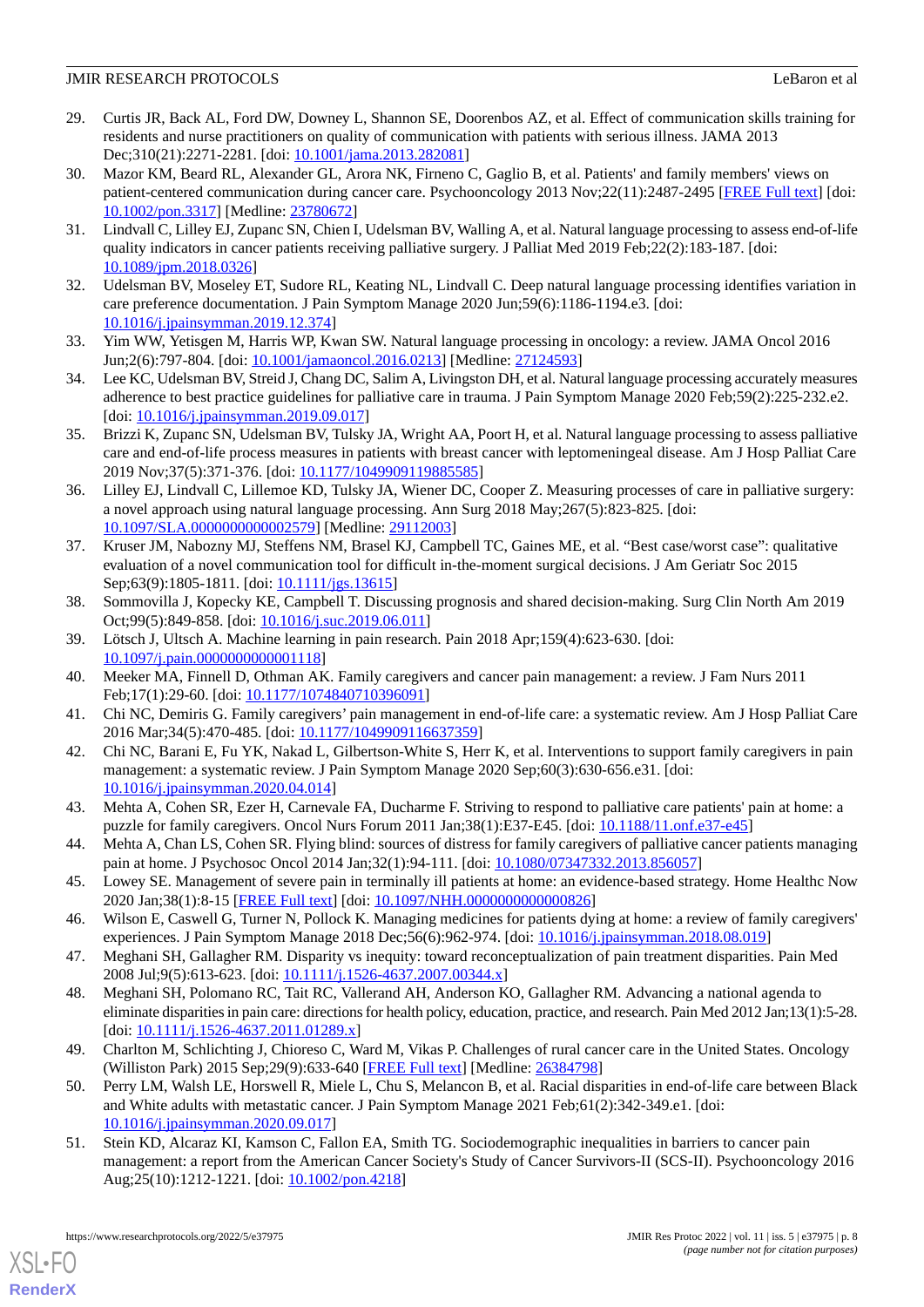- <span id="page-8-0"></span>52. Thorne SE, Hislop TG, Armstrong EA, Oglov V. Cancer care communication: The power to harm and the power to heal? Patient Educ Couns 2008 Apr; 71(1): 34-40. [doi: 10.1016/j.pec. 2007.11.010]
- <span id="page-8-1"></span>53. Cao T, Johnson A, Coogle J, Zuzelski A, Fitzgerald S, Kapadia V, et al. Incidence and characteristics associated with hospital readmission after discharge to home hospice. J Palliat Med 2020 Feb;23(2):233-239. [doi: [10.1089/jpm.2019.0246\]](http://dx.doi.org/10.1089/jpm.2019.0246)
- 54. Oh TK, Jo YH, Choi JW. Associated factors and costs of avoidable visits to the emergency department among cancer patients: 1-year experience in a tertiary care hospital in South Korea. Support Care Cancer 2018 May;26(11):3671-3679. [doi: [10.1007/s00520-018-4195-0](http://dx.doi.org/10.1007/s00520-018-4195-0)]
- <span id="page-8-2"></span>55. Delgado-Guay MO, Kim YJ, Shin SH, Chisholm G, Williams J, Allo J, et al. Avoidable and unavoidable visits to the emergency department among patients with advanced cancer receiving outpatient palliative care. J Pain and Symptom Manage 2015 Mar;49(3):497-504. [doi: [10.1016/j.jpainsymman.2014.07.007](http://dx.doi.org/10.1016/j.jpainsymman.2014.07.007)]
- <span id="page-8-3"></span>56. Green E, Ward S, Brierley W, Riley B, Sattar H, Harris T. "They shouldn't be coming to the ED, should they?": a descriptive service evaluation of why patients with palliative care needs present to the emergency department. Am J Hosp Palliat Care 2017 Jan;34(10):984-990. [doi: [10.1177/1049909116676774\]](http://dx.doi.org/10.1177/1049909116676774)
- <span id="page-8-4"></span>57. Boukhechba M. SWear sensing on Android smartwatch. Google Play. URL: [https://play.google.com/store/apps/details?id=uva.](https://play.google.com/store/apps/details?id=uva.swear) [swear](https://play.google.com/store/apps/details?id=uva.swear) [accessed 2022-04-25]
- 58. Tavakoli A, Boukechba M, Heydarian A. Leveraging ubiquitous computing for empathetic routing: a naturalistic data-driven approach. In: CHI EA '21: Extended Abstracts of the 2021 CHI Conference on Human Factors in Computing Systems. 2021 May Presented at: 2021 CHI Conference on Human Factors in Computing Systems; May 8-13, 2021; Yokohama, Japan p. 1-6 URL: <https://dl.acm.org/doi/abs/10.1145/3411763.3451693> [doi: [10.1145/3411763.3451693](http://dx.doi.org/10.1145/3411763.3451693)]
- 59. Tavakoli A, Kumar S, Boukhechba M, Heydarian A. Driver state and behavior detection through smart wearables. In: 2021 IEEE Intelligent Vehicles Symposium (IV). 2021 Jul Presented at: 2021 IEEE Intelligent Vehicles Symposium (IV); July 11-17, 2021; Nagoya, Japan p. 559-565 URL:<https://arxiv.org/abs/2104.13889> [doi: [10.1109/IV48863.2021.9575431\]](http://dx.doi.org/10.1109/IV48863.2021.9575431)
- 60. Tavakoli A, Boukhechba M, Heydarian A. Personalized driver state profiles: a naturalistic data-driven study. In: Advances in Human Aspects of Transportation. AHFE 2020. Advances in Intelligent Systems and Computing. 2020 Jul Presented at: International Conference on Applied Human Factors and Ergonomics; July 16-20, 2020; United States p. 32-39 URL: [https://link.springer.com/chapter/10.1007/978-3-030-50943-9\\_5](https://link.springer.com/chapter/10.1007/978-3-030-50943-9_5) [doi: [10.1007/978-3-030-50943-9\\_5](http://dx.doi.org/10.1007/978-3-030-50943-9_5)]
- 61. Adam S, Coward B, DeBerry G, Glazier C, Magnusson E, Boukhechba M. Investigating novel proximity monitoring techniques using ubiquitous sensor technology. In: 2021 Systems and Information Engineering Design Symposium (SIEDS). 2021 Jul Presented at: 2021 Systems and Information Engineering Design Symposium (SIEDS); April 29-30, 2021; Charlottesville, United States p. 1-6 URL: <https://ieeexplore.ieee.org/document/9483795> [doi: [10.1109/SIEDS52267.2021.9483795\]](http://dx.doi.org/10.1109/SIEDS52267.2021.9483795)
- <span id="page-8-5"></span>62. Baglione AN, Gong J, Boukhechba M, Wells KJ, Barnes LE. Leveraging mobile sensing to understand and develop intervention strategies to improve medication adherence. IEEE Pervasive Comput 2020 Jul;19(3):24-36. [doi: [10.1109/MPRV.2020.2993993](http://dx.doi.org/10.1109/MPRV.2020.2993993)]
- <span id="page-8-6"></span>63. Homdee M, Boukhechba M, Feng YW, Kramer N, Lach J, Barnes LE. Enabling smartphone-based estimation of heart tate. ArXiv Preprint posted online on Dec 18, 2019. [[FREE Full text](https://arxiv.org/abs/1912.08910)] [doi: [10.48550/arXiv.1912.08910](http://dx.doi.org/10.48550/arXiv.1912.08910)]
- <span id="page-8-8"></span>64. Boukhechba M, Cai L, Wu C, Barnes LE. ActiPPG: using deep neural networks for activity recognition from wrist-worn photoplethysmography (PPG) sensors. Smart Health 2019 Dec;14:100082. [doi: [10.1016/j.smhl.2019.100082](http://dx.doi.org/10.1016/j.smhl.2019.100082)]
- 65. Chow PI, Fua K, Huang Y, Bonelli W, Xiong H, Barnes LE, et al. Using mobile sensing to test clinical models of depression, social anxiety, state affect, and social isolation among college students. J Med Internet Res 2017 Mar;19(3):e62 [[FREE](https://www.jmir.org/2017/3/e62/) [Full text\]](https://www.jmir.org/2017/3/e62/) [doi: [10.2196/jmir.6820](http://dx.doi.org/10.2196/jmir.6820)] [Medline: [28258049\]](http://www.ncbi.nlm.nih.gov/entrez/query.fcgi?cmd=Retrieve&db=PubMed&list_uids=28258049&dopt=Abstract)
- 66. Bhoukhechba M, Barnes LE. SWear: sensing using WEARables. Generalized human crowdsensing on smartwatches. In: AHFE 2020: Advances in Usability, User Experience, Wearable and Assistive Technology. 2020 Jan Presented at: IEEE 11th International Conference on Applied Human Factors and Ergonomics; July 16-20, 2020; United States p. 510-516 URL: [https://link.springer.com/chapter/10.1007/978-3-030-51828-8\\_67](https://link.springer.com/chapter/10.1007/978-3-030-51828-8_67) [doi: [10.1007/978-3-030-51828-8\\_67\]](http://dx.doi.org/10.1007/978-3-030-51828-8_67)
- 67. Datta D, Brashers V, Owen J, White C, Barnes LE. A deep learning methodology for semantic utterance classification in virtual human dialogue systems. In: Part of the Lecture Notes in Computer Science book series (LNAI,volume 10011). 2016 Oct Presented at: International Conference on Intelligent Virtual Agents; September 20-23, 2016; Los Angeles, United States p. 451-455 URL: [https://link.springer.com/chapter/10.1007/978-3-319-47665-0\\_53](https://link.springer.com/chapter/10.1007/978-3-319-47665-0_53) [doi: [10.1007/978-3-319-47665-0\\_53](http://dx.doi.org/10.1007/978-3-319-47665-0_53)]
- <span id="page-8-7"></span>68. Datta D, Phillips M, Bywater JP, Chiu J, Watson GS, Barnes L, et al. Virtual pre-service teacher assessment and feedback via conversational agents. In: Proceedings of the 16th Workshop on Innovative Use of NLP for Building Educational Applications.: Association for Computational Linguistics; 2021 Apr Presented at: 16th Workshop on Innovative Use of NLP for Building Educational Applications; April 2021; Online p. 185-198 URL: <https://aclanthology.org/2021.bea-1.20>
- 69. Datta D, Phillips M, Chiu J, Watson GS, Bywater JP, Barnes L, et al. Improving classification through weak supervision in context-specific conversational agent development for teacher education. ArXiv Preprint posted online on Oct 23, 2020. [[FREE Full text](http://arxiv.org/abs/2010.12710)] [doi: [10.48550/arXiv.2010.12710\]](http://dx.doi.org/10.48550/arXiv.2010.12710)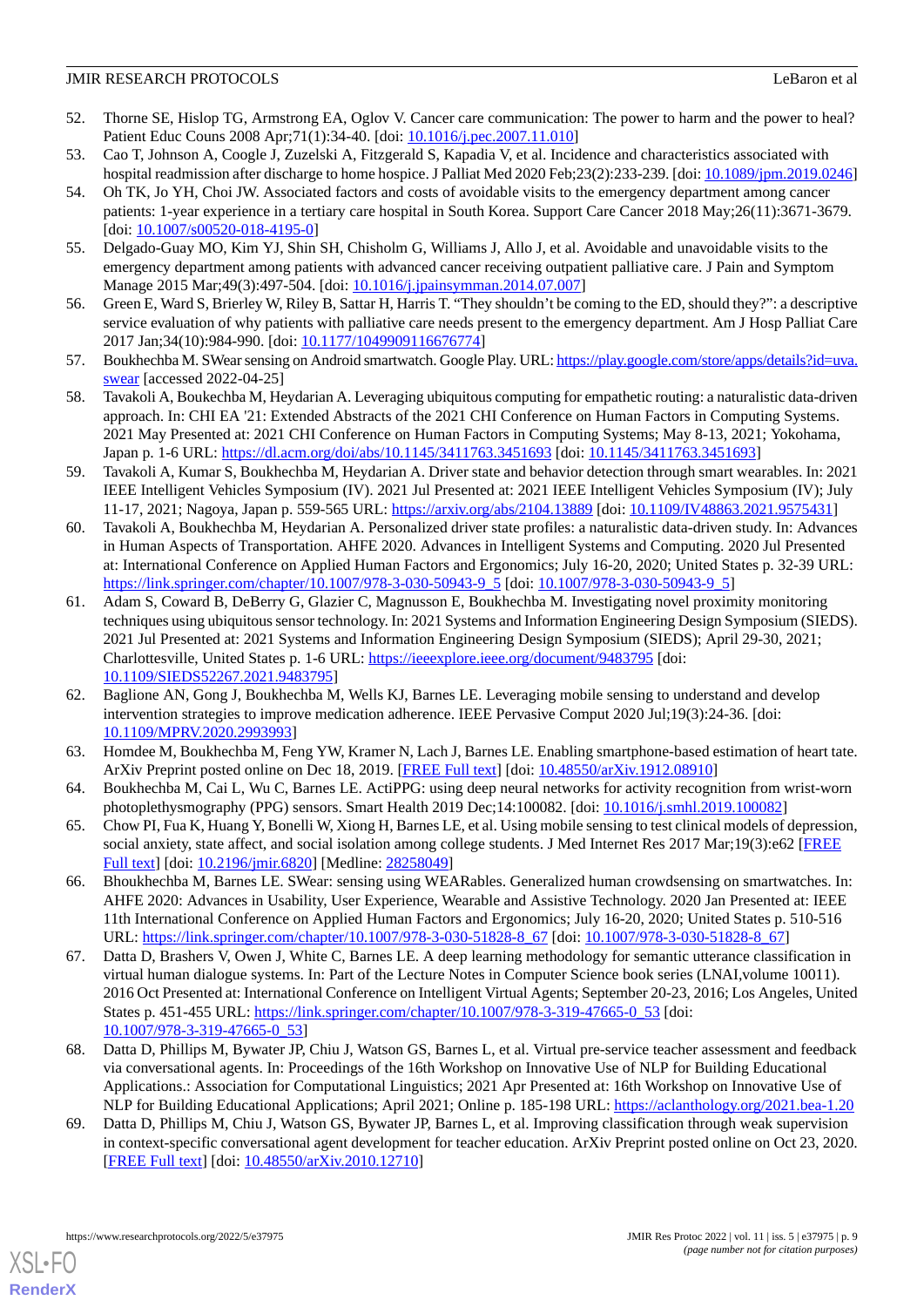- <span id="page-9-0"></span>70. LeBaron V, Hayes J, Gordon K, Alam R, Homdee N, Martinez Y, et al. Leveraging smart health technology to empower patients and family caregivers in managing cancer pain: protocol for a feasibility study. JMIR Res Protoc 2019 Dec;8(12):e16178 [\[FREE Full text\]](https://www.researchprotocols.org/2019/12/e16178/) [doi: [10.2196/16178](http://dx.doi.org/10.2196/16178)] [Medline: [31815679\]](http://www.ncbi.nlm.nih.gov/entrez/query.fcgi?cmd=Retrieve&db=PubMed&list_uids=31815679&dopt=Abstract)
- 71. LeBaron V, Bennett R, Alam R, Blackhall L, Gordon K, Hayes J, et al. Understanding the experience of cancer pain from the perspective of patients and family caregivers to inform design of an in-home smart health system: multimethod approach. JMIR Form Res 2020 Aug;4(8):e20836. [doi: [10.2196/20836](http://dx.doi.org/10.2196/20836)]
- <span id="page-9-1"></span>72. LeBaron V, Adhikari A, Bennett R, Chapagain Acharya S, Dhakal M, Elmore CE, et al. A survey of cancer care institutions in Nepal to inform design of a pain management mobile application. BMC Palliat Care 2021 Nov;20(1):171 [\[FREE Full](https://bmcpalliatcare.biomedcentral.com/articles/10.1186/s12904-021-00824-0) [text](https://bmcpalliatcare.biomedcentral.com/articles/10.1186/s12904-021-00824-0)] [doi: [10.1186/s12904-021-00824-0\]](http://dx.doi.org/10.1186/s12904-021-00824-0) [Medline: [34740339\]](http://www.ncbi.nlm.nih.gov/entrez/query.fcgi?cmd=Retrieve&db=PubMed&list_uids=34740339&dopt=Abstract)
- <span id="page-9-2"></span>73. LeBaron VT, Blonquist TM, Hong F, Halpenny B, Berry DL. Screening for pain in the ambulatory cancer setting: Is 0-10 enough? J Oncol Pract 2015 Nov;11(6):435-441. [doi: [10.1200/jop.2015.004077\]](http://dx.doi.org/10.1200/jop.2015.004077)
- 74. Flickinger TE, DeBolt C, Waldman AL, Reynolds G, Cohn WF, Beach MC, et al. Social support in a virtual community: analysis of a clinic-affiliated online support group for persons living with HIV/AIDS. AIDS Behav 2016 Oct;21(11):3087-3099. [doi: [10.1007/s10461-016-1587-3](http://dx.doi.org/10.1007/s10461-016-1587-3)]
- 75. Flickinger TE, Ingersoll K, Swoger S, Grabowski M, Dillingham R. Secure messaging through PositiveLinks: examination of electronic communication in a clinic-affiliated smartphone app for patients living with HIV. Telemed J E Health 2020 Mar;26(3):359-364. [doi: [10.1089/tmj.2018.0261\]](http://dx.doi.org/10.1089/tmj.2018.0261)
- <span id="page-9-3"></span>76. Flickinger TE, Saha S, Moore RD, Beach MC. Higher quality communication and relationships are associated with improved patient engagement in HIV care. J Acquir Immune Defic Syndr 2013 Jul;63(3):362-366 [\[FREE Full text\]](http://europepmc.org/abstract/MED/23591637) [doi: [10.1097/QAI.0b013e318295b86a\]](http://dx.doi.org/10.1097/QAI.0b013e318295b86a) [Medline: [23591637\]](http://www.ncbi.nlm.nih.gov/entrez/query.fcgi?cmd=Retrieve&db=PubMed&list_uids=23591637&dopt=Abstract)
- <span id="page-9-4"></span>77. Flickinger TE, Saha S, Roter D, Korthuis PT, Sharp V, Cohn J, et al. Clinician empathy is associated with differences in patient–clinician communication behaviors and higher medication self-efficacy in HIV care. Patient Educ Couns 2016 Feb;99(2):220-226. [doi: [10.1016/j.pec.2015.09.001](http://dx.doi.org/10.1016/j.pec.2015.09.001)]
- <span id="page-9-6"></span><span id="page-9-5"></span>78. Minichiello TA, Ling D, Ucci DK. Breaking bad news: a practical approach for the hospitalist. J Hosp Med 2007 Nov; 2(6): 415-421. [doi: 10.1002/jhm. 271]
- 79. Lindenauer PK, Ling D, Pekow PS, Crawford A, Naglieri-Prescod D, Hoople N, et al. Physician characteristics, attitudes, and use of computerized order entry. J Hosp Med 2006 Jul;1(4):221-230. [doi: [10.1002/jhm.106\]](http://dx.doi.org/10.1002/jhm.106)
- <span id="page-9-7"></span>80. Lebaron V, Beck SL, Maurer M, Black F, Palat G. An ethnographic study of barriers to cancer pain management and opioid availability in India. Oncologist 2014 May;19(5):515-522 [\[FREE Full text\]](https://academic.oup.com/oncolo/article-lookup/doi/10.1634/theoncologist.2013-0435) [doi: [10.1634/theoncologist.2013-0435](http://dx.doi.org/10.1634/theoncologist.2013-0435)] [Medline: [24755460](http://www.ncbi.nlm.nih.gov/entrez/query.fcgi?cmd=Retrieve&db=PubMed&list_uids=24755460&dopt=Abstract)]
- <span id="page-9-8"></span>81. LeBaron V, Beck SL, Black F, Palat G. Nurse moral distress and cancer pain management: an ethnography of oncology nurses in India. Cancer Nurs 2014 Sep;37(5):331-344. [doi: [10.1097/NCC.0000000000000136\]](http://dx.doi.org/10.1097/NCC.0000000000000136) [Medline: [24918627\]](http://www.ncbi.nlm.nih.gov/entrez/query.fcgi?cmd=Retrieve&db=PubMed&list_uids=24918627&dopt=Abstract)
- 82. LeBaron VT, Camacho F, Balkrishnan R, Yao NA, Gilson AM. Opioid epidemic or pain crisis? using the Virginia All Payer Claims Database to describe opioid medication prescribing patterns and potential harms for patients with cancer. J Oncol Pract 2019 Dec;15(12):e997-e1009. [doi: [10.1200/JOP.19.00149\]](http://dx.doi.org/10.1200/JOP.19.00149)
- <span id="page-9-10"></span><span id="page-9-9"></span>83. Epstein RM, Street Jr RL. Patient-Centered Communication in Cancer Care: Promoting Healing and Reducing Suffering.: National Cancer Institute U.S. Department of Health and Human Services. National Institutes of Health; 2007. URL: [https:/](https://cancercontrol.cancer.gov/sites/default/files/2020-06/pcc_monograph.pdf) [/cancercontrol.cancer.gov/sites/default/files/2020-06/pcc\\_monograph.pdf](https://cancercontrol.cancer.gov/sites/default/files/2020-06/pcc_monograph.pdf) [accessed 2022-04-25]
- <span id="page-9-11"></span>84. Julious SA. Sample size of 12 per group rule of thumb for a pilot study. Pharm Stat 2005 Oct;4(4):287-291. [doi: [10.1002/pst.185\]](http://dx.doi.org/10.1002/pst.185)
- <span id="page-9-12"></span>85. Hertzog MA. Considerations in determining sample size for pilot studies. Res Nurs Health 2008 Apr;31(2):180-191. [doi: [10.1002/nur.20247](http://dx.doi.org/10.1002/nur.20247)] [Medline: [18183564\]](http://www.ncbi.nlm.nih.gov/entrez/query.fcgi?cmd=Retrieve&db=PubMed&list_uids=18183564&dopt=Abstract)
- <span id="page-9-13"></span>86. Wang F. Does speech prosody matter in health communication? Evidence from native and non-native English speaking medical students in a simulated clinical interaction [Dissertation].: University of East Anglia; 2014. URL: [https://ueaeprints.](https://ueaeprints.uea.ac.uk/id/eprint/50542/) [uea.ac.uk/id/eprint/50542/](https://ueaeprints.uea.ac.uk/id/eprint/50542/) [accessed 2022-04-25]
- 87. Applebaum L, Coppola M, Goldin-Meadow S. Prosody in a communication system developed without a language model. Sign Lang Linguist 2014 Nov;17(2):181-212. [doi: [10.1075/sll.17.2.02app](http://dx.doi.org/10.1075/sll.17.2.02app)]
- 88. Pontius RG, Millones M. Death to Kappa: birth of quantity disagreement and allocation disagreement for accuracy assessment. Int J Remote Sens 2011 Aug;32(15):4407-4429. [doi: [10.1080/01431161.2011.552923\]](http://dx.doi.org/10.1080/01431161.2011.552923)

# **Abbreviations**

**NLP:** natural language processing